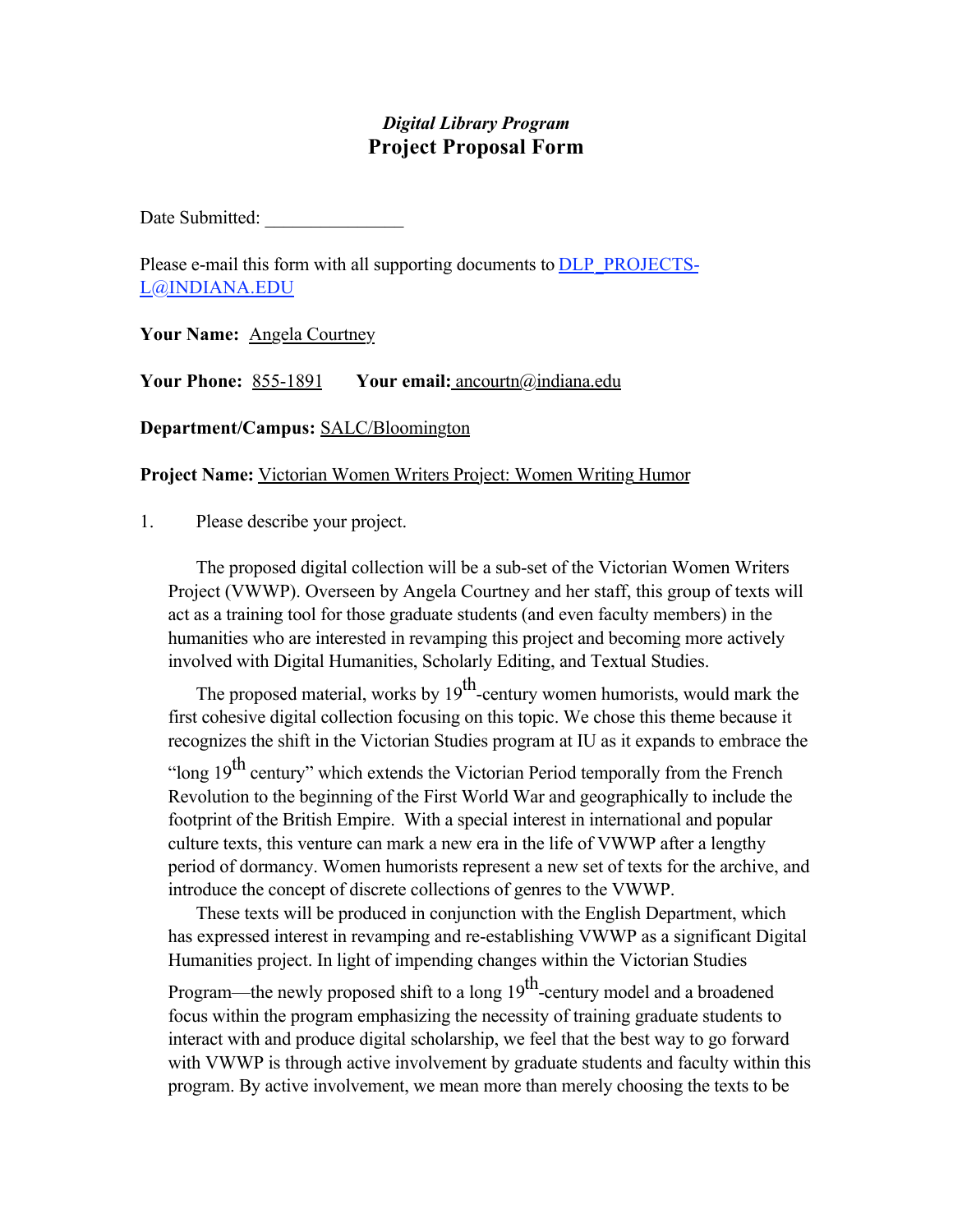digitized. We believe that VWWP can provide a unique opportunity for hands on involvement in the editorial and mark up process. This pilot will help us work out procedures for a production oriented program that presents the Library with is a unique opportunity to train potential digital humanities scholars, enabling them to provide access to obscure  $19^{th}$  century works that they see as important for the future of  $19^{th}$ century studies. This model will provide them with an opportunity to participate in digital humanities scholarship and textual editing by gaining experience that would not be available to them elsewhere, giving them the edge in the job market. This also gives us the opportunity to train a group of scholars in editing this material, insuring the high quality transcription for which VWWP is known.

2. Describe the significance of this project to the IU community and beyond. Will this complement or enhance other digital resources?

VWWP is one of the earliest digital humanities projects of its size and scope, but has not been substantially updated in since 2004. Google Books and other similar digitization projects have provided PDF or JPEG versions of many of the texts in VWWP—a double edged sword that gives researchers access to images, but that also gives the VWWP an outdated appearance. While there is a good argument to be made for the necessity of edited texts despite available images, in the case of VWWP, providing access has always been the prime objective and should remain the prime objective.

Because women writing in either genres or diverse subject areas such as science or law are not as frequently recognized or republished as their more canonical counterparts, they do not enjoy the same coverage by Google Books and other digital collections. By focusing on these women writing, and especially women writing in English throughout the former British Empire (Americas, Australia, New Zealand, Ireland, India, etc.) the VWWP can continue to provide access to rare or hard to obtain books in support of classroom use and scholarship. To begin, we have chosen women writing humor in America because we this is an increasingly important field of study, both in scholarship and the classroom, one which we feel will benefit greatly from a full-text body of works.

This shift would be significant because it would represent a reasoned repurposing of an already extensive digital project, allowing it to maintain pace with shifts in scholarship and technology, an activity that is not common in a field dominated by large and somewhat general primary source databases and single author, location or event

projects. For 19<sup>th</sup>-century scholars who are restricted in their classroom use of and research into available texts, VWWP would be a significant resource once again. For members of the digital humanities field, this new step would be a leader in remediating projects that have seemingly gone dormant.

Specifically, women in humor will represent a pilot addition of works to VWWP,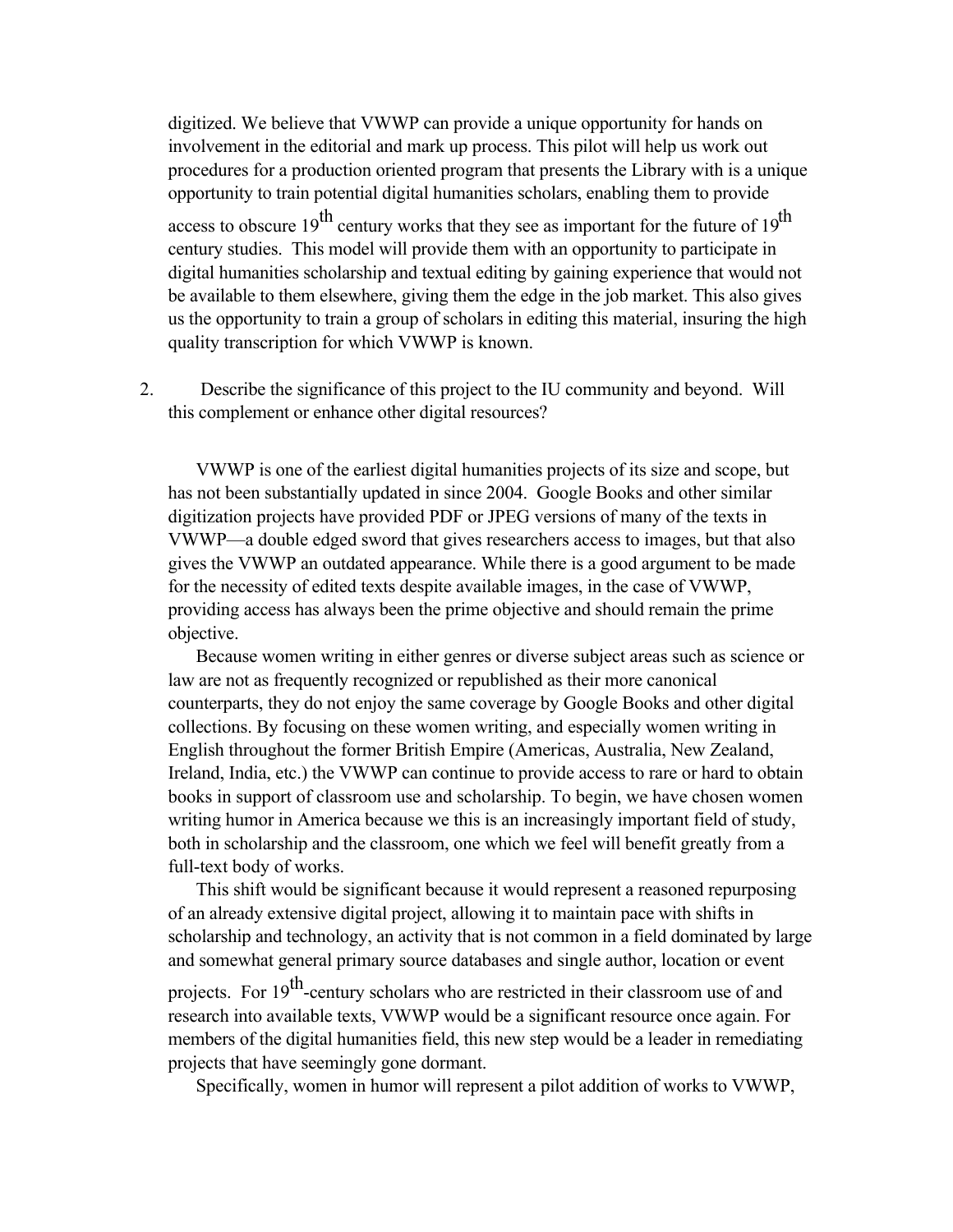which is significant in its own right. This will be the first time in several years this project has been expanded. It will also compliment other resource housed at IU and

elsewhere within 19<sup>th</sup>-century digital scholarship—such as UVA's digital project that centers around Harriet Beecher Stowe's novel *Uncle Tom's Cabin*. Indeed, some of the women we propose to digitize were on close terms with Stowe, as well as Mark Twain, Susan B. Anthony, and other important and prominent figures. As a result, these texts work as both secondary and primary sources—in addition to being worthy literature in their own right, they also comment on and inform many contemporary events in the

19<sup>th</sup>-century, including, quite wittily at times, suffrage movements across continents, colonial discourses, and the Reign of Queen Victoria. So too, as a training tool, the diverse humorists we have chosen provide a fairly accurate cross section of issues future editors may face when working in this field.

This project will also represent a new model for looking at library and humanities collaboration in a digital age. By actively working with the English department to produce new texts for VWWP, the library will participate in the training of young scholars through a program that is both exciting and fresh. The English Department will gain an important pedagogical and experiential resource that will help insure it graduates students well qualified to work in the changing field of humanities. This working collaboration would be a pilot in its own right, a new way of looking at the relationship between traditional humanities and digital libraries. This relationship will be somewhat unique in the world of DH scholarship, and will begin to answer as many questions as it poses.

Most importantly perhaps, we will all gain a new lease on life for VWWP as both a scholarly resource and a pedagogical utility.

3. Describe current and potential users. Is there faculty, library, or departmental interest and support for digitizing these materials for either research or teaching purposes?

The English Department has expressed interest in both revamping VWWP and finding opportunities for students to participate actively in new and continuing digital projects within the  $19<sup>th</sup>$ -century. There is also anecdotal evidence that many Victorian Scholars at diverse institutions across the country would like to see this project revamped with a broader focus. There is support within the IU library system for adding to this project and finding sustainable models for keeping it fresh and invigorated over an extended period of time.

Adding a humor component to this collection will also serve a wide array of scholars. Many of these works satirize important events, significant political or literary figures, or prominent literary forms, such as poetry, etiquette guides or speech writing. As "popular writing," they take part in an important discourse with "high" culture, and offer a counterpoint to more canonical texts housed in other resources, a fact that becomes far clearer when they are viewed together as a unit or movement of writers.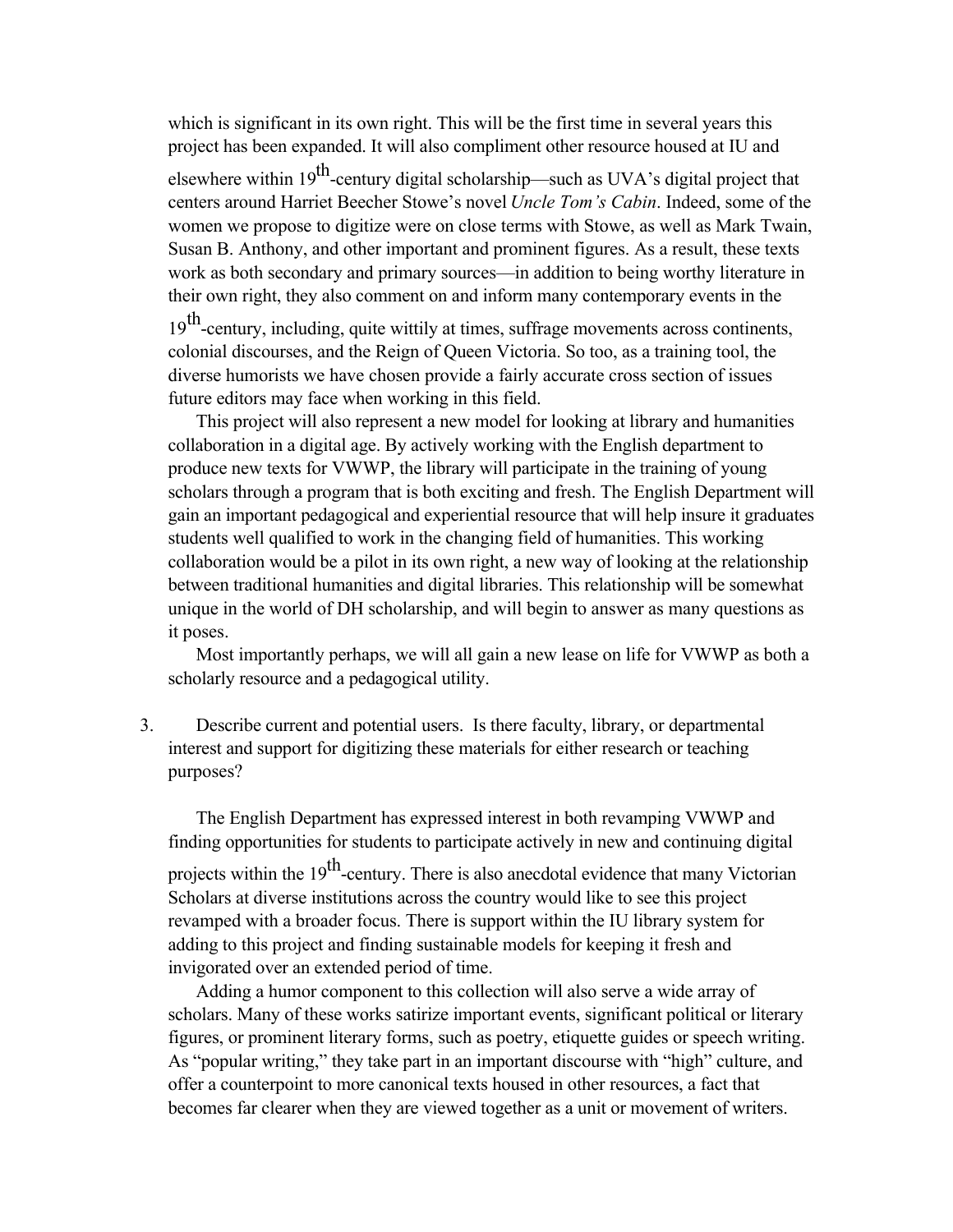They are also largely out of print, some of them prohibitively unavailable to the classroom or general reader, despite the fact that in the last ten years, humor writing has gained increased attention from scholars, including Nancy Walker and Regina Barreca.

Furthermore, adding a "genre collection" as the pilot expansion to VWWP may well broaden the type of user to which VWWP appeals. As a "deep" anthology that provides full text access to many different writers, VWWP has the opportunity to serve users by both providing these texts and also clustering them. Some of the most useful anthologies available in print succeed because they provide access to groups of minor writers who may interest a reader that enjoys mystery, romance, or humor, or a scholar who wishes to complete a broad survey of the topic. By combining writers in this way and exposing readers to texts that may not be familiar, anthologies serve an important role in both classroom pedagogy and faculty research. The newly envisioned user for VWWP, from the beginning student to the advanced scholar, would be able to use VWWP's humor collection, and provided this pilot goes well, the site in general, to navigate through full text resources written by minor women writers, across continents and genres. This will make the website more efficient for use in the classroom. Because, as it was conceive, VWWP was always envisioned as an anthological source, piloting this humor focused collection will take this type of use to a new level.

In the future, this genre model can be expanded into any number of disciplines. For instance, women writing about science in the  $19<sup>th</sup>$ -century, such as Almira Phelps, or other diverse disciplines, could be added to the benefit of scholars working in discipline specific areas in the 19<sup>th</sup>.

Lastly, the mission of this pilot as a teaching tool will insure that it is used by students here at IU to further their educational and professional goals. This type of use is uniquely active and beneficial to the University as a whole and to the Library and the English Department in particular.

4. Describe types of materials to be digitized and number of each (i.e.: 6 books with a total of 700 pages, 600 black and while photographs). Include format, condition, and any special handling requirements.

We propose to digitize 15-20 books between 200 and 500 pages each. Predominantly, these books are under 300 pages. None of them are currently in print. Only five of them are currently covered by Google Books. These five selections were chosen because they represent the most important or popular works by the authors, and are not currently available in print. This was done in order to lend unity and cohesion to the collection by showcasing one of the major works by the author along with some of those which are lesser known. Similarly, Whitcher and Hamilton have been chosen so that this collection is fully representational. Carolyn Wells's edition of *Mother Goose*, though children's humor, was also included because data that suggests the children's verse and story content in VWWP is the most frequently used. All of these books are in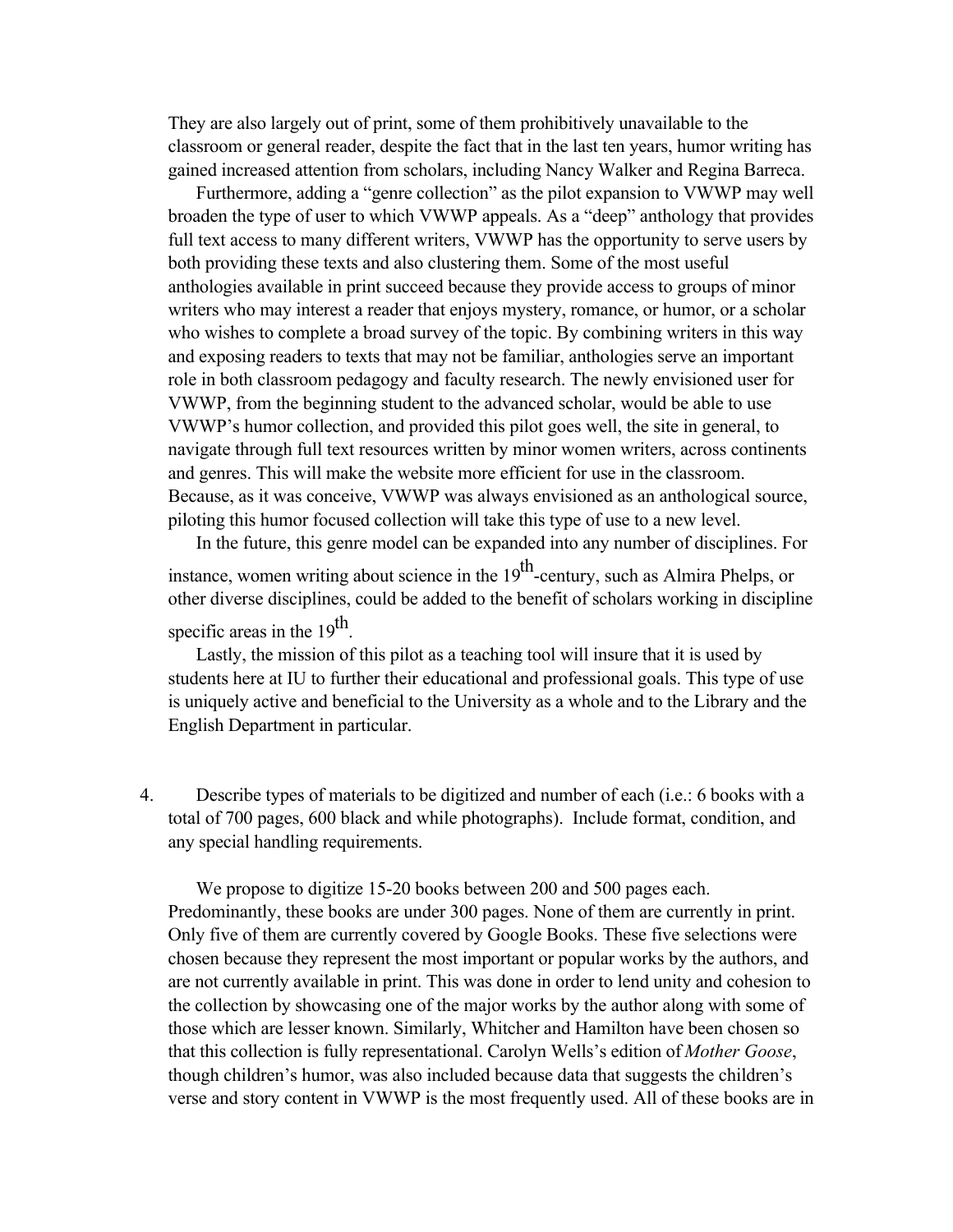fair to very good condition for their age, and require the same handling as any other rare book undergoing digitization. A few of these are paperback (not issued in hardback), and require particular care.

Eventually, we would like to expand this list to include women writers from other parts of the Empire. We have started with American Women writing humor because we believe they are of greatest interest currently to scholars, but writers from a broad range of countries, including Canada, Australia, India and Ireland would fit well into this collection.

### **Sarah P. McLean Greene**

Cape Cod Folks: A novel, 1881—Lilly (?) Leon Pontifex, 1890—Lilly (?) Winslow Plain, 1902—Private Collection The Moral Imbeciles, 1898—Private Collection

### **Ann Stephens**

High life in New York : a series of letters to Mr. Zephariah Slick, Justice of the Peace, and Deacon of the church over to Weathersfield in the state of Connecticut, 1873—Lilly (?) Fashion and Famine, 1854—Wells

### **Gail Hamilton**

Red-Letter Days in Applethorpe, 1866—ALF A New Atmosphere, 1865—ALF Gala-Days, 1864—ALF

#### **Frances Miriam Berry Whitcher**

The Widow Bedott Papers, 1867—Private Collection

#### **Marietta Holley**

Samantha at Saratoga, or Racin' after Fashion, 1887—Wells The Widder Doodle's Courtship, and Other Sketches, 1890—Private Collection The Widder Doodle's Love Affair and Other Stories, 1893—Private Collection Josiah's Alarm, and Abel Perry's Funeral, 1895—ALF Tirzah Ann's Summer Trip: And Other Sketches, 1892—Private Collection Samantha at Coney Island, 1911—Wells Around the World with Josia Allen's Wife, 1905—Wells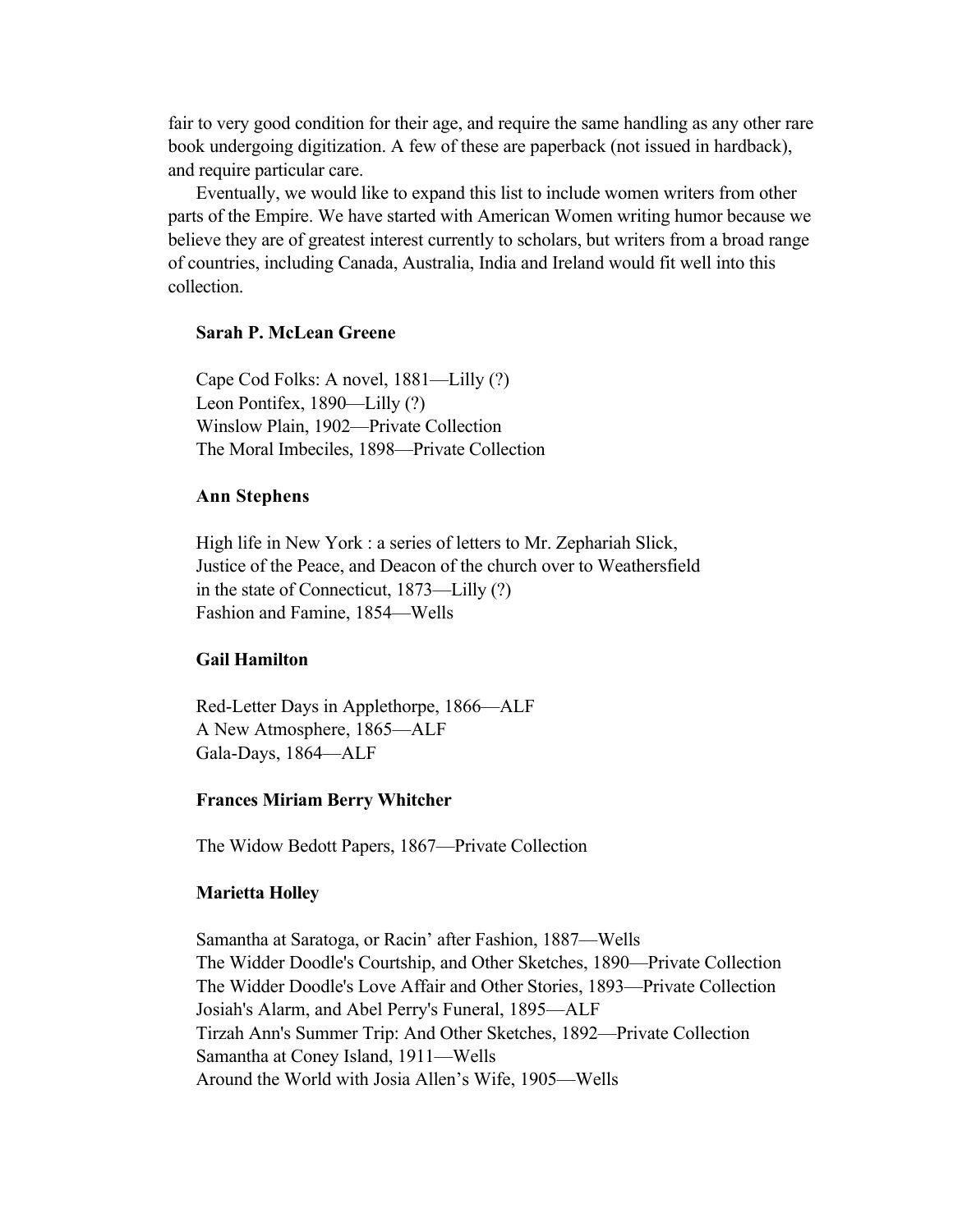## **Wells, Carolyn**

The Jingle Book, 1899—Private Collection The Book of Humorous Verse, 1920—Wells Such Nonsense! An Anthology, 1918—Wells A Whimsey Anthology, 1906—ALF

5. Do you have any existing descriptive information that could be used for searching these materials? In what form does this descriptive information exist (on paper, in a Word document, in an Excel file, etc.)

Most of these materials are listed on IUCAT. The others exist in a private collection which has not been cataloged, but descriptive information can be made available upon request.

6. How do you envision people accessing your materials? Are their similar resources that you could give as examples?

Through the VWWP interface under a Humor heading and via the standard searching or browsing mechanism built into VWWP at the time of completion.

7. Describe the contribution you and your staff can make to this project. Please name the project manager for your project.

The staff is extremely excited about the prospect of this project. It includes individuals with knowledge about  $19^{th}$ -century women's humor.

8. Are you expecting to receive external funding for this project? Do you have funding sources in mind? What is the date for submission for these opportunities?

Because this is a relatively small "teaching collection" produced in conjunction with an already extant project, we do not anticipate outside funding.

- 9. Other general comments, issues or concerns.
- 10. Copyright Status

Please refer to the Copyright Management Center at http:// www.copyright.iupui.edu/quickguide.htm for information to help you determine the